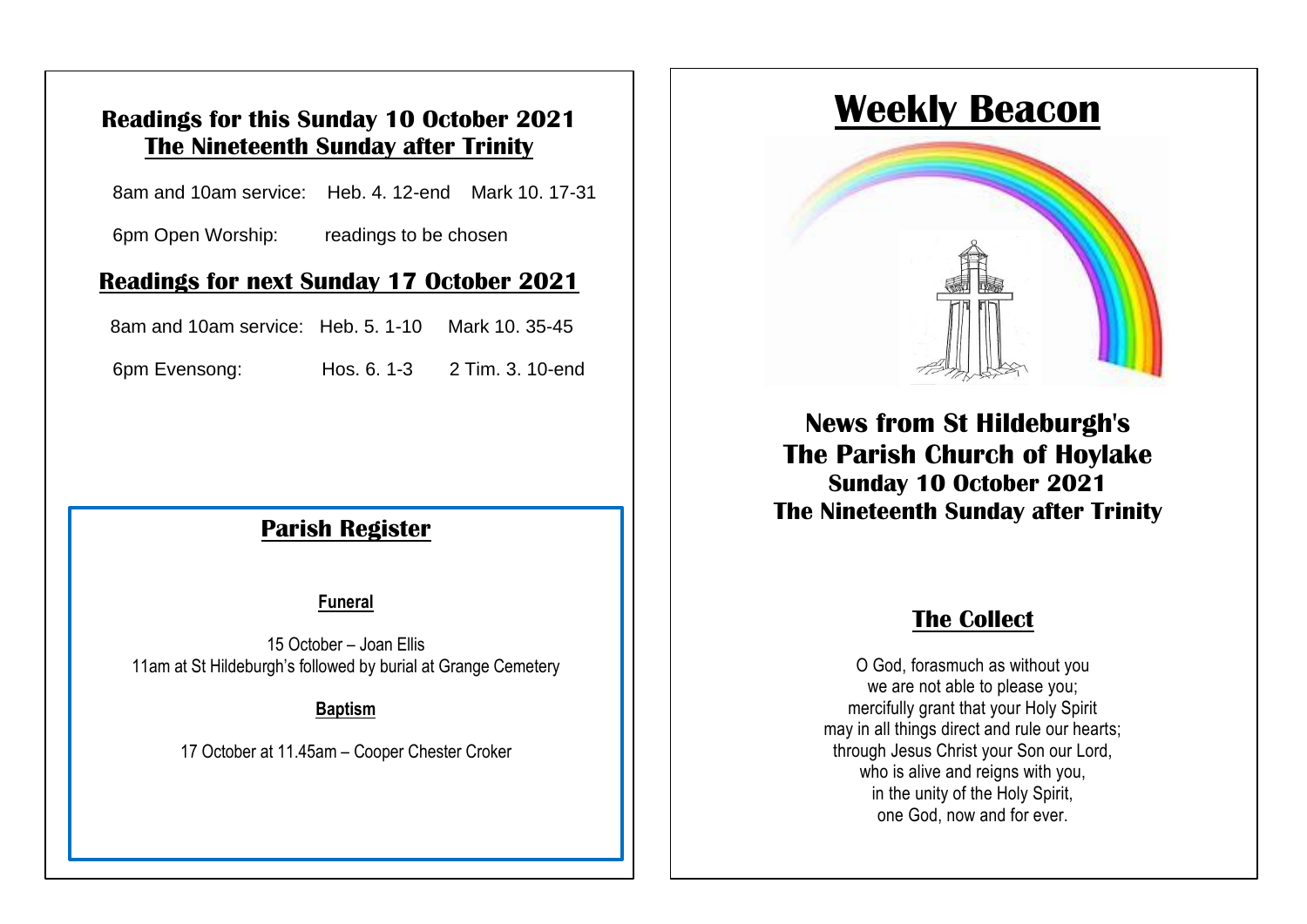## **ALL SOULS SERVICE AT ST HILDEBURGH'S**

The All Souls Service will take place on Sunday 31 October at 4pm. The service will be followed by refreshments in the Church Centre.



If you would like the name of a departed loved one read out during the service, please add their name to the list at the back of church or contact Jill in the Church Office on 0151 632 5339 [sthildeburgh.parish.office@gmail.com](mailto:sthildeburgh.parish.office@gmail.com)

## **LIFTS-TO-CHURCH ARE BACK**

St Hildeburgh's lifts-to-church service had been running for 11 years until the first Covid-19 lockdown and had taken no fewer than 40 passengers to church. Now, with the lifting of restrictions, we are back in business.

Worshippers who have transport or mobility difficulties in getting to the 10am Sunday service will be welcome to book a lift with our team of volunteer drivers.

Anyone who is prepared to give a lift about once a month (or anyone who needs a lift) is asked to contact Peter Surridge on 632-5507 / 07778-517759 / peter.surridge@talktalk.net.

#### **WIRRAL FOODBANK**

The Wirral Foodbank provides a vital service supporting people in the community. Your response to Revd Paul's appeal for donations has been outstanding but the work of the foodbank continues.

If you would like to donate, please leave your bags of food in the Vicarage porch at 1 Stanley Road, Hoylake CH47 1HL.

*Thank you.*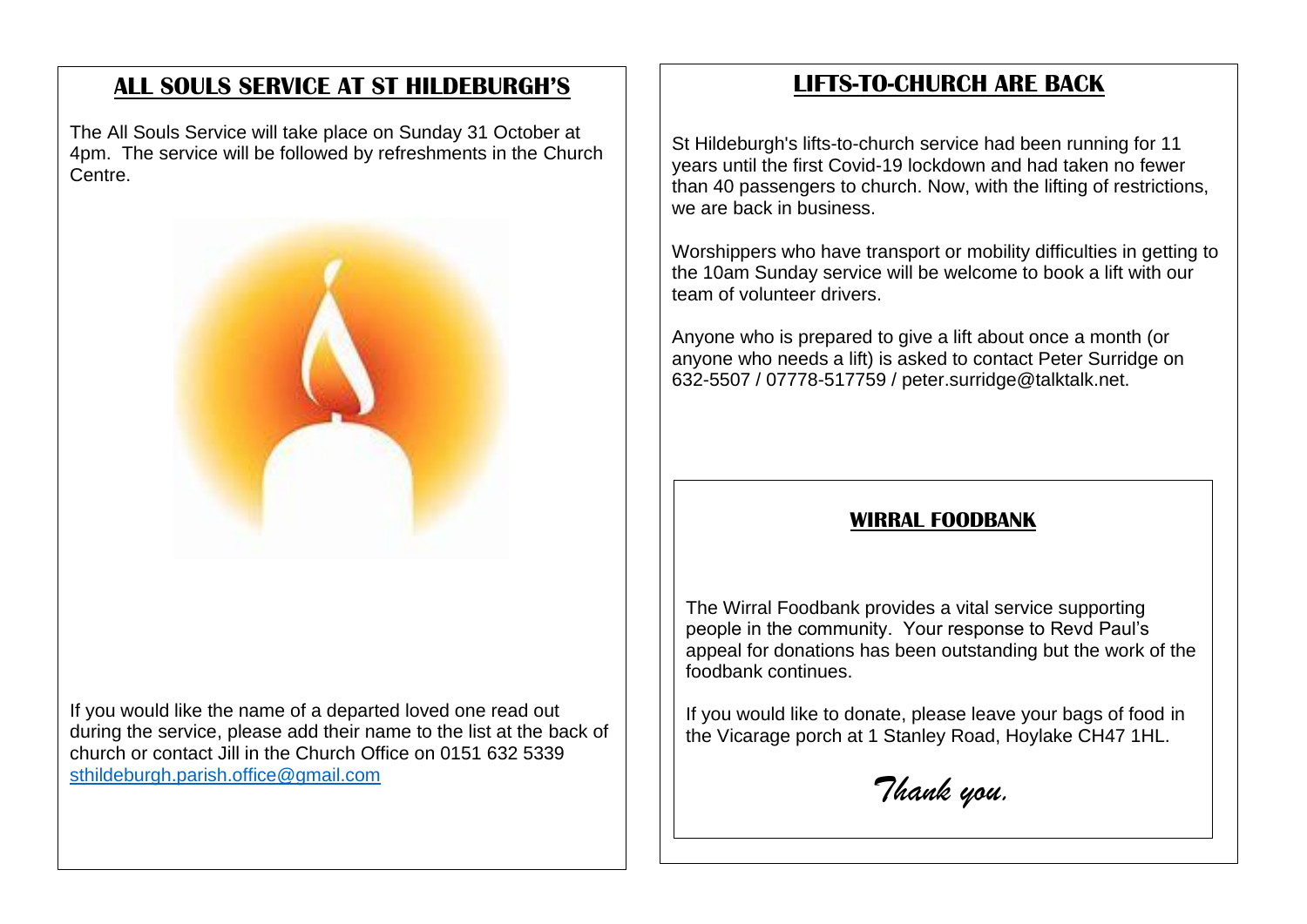

## **Last Sunday at St Hildeburgh's**

It was great to have some of our young people with us at our 10am Holy Communion service last Sunday. At the end of the service, our youngsters were keen to show Rev Paul the wonderful pictures they had made, and tell him what they had had been learning during the service.

Cakes made a very welcome return to refreshments following our 10am service. They made a wonderful addition to our tea and coffee. Many and sincere thanks to Jane!

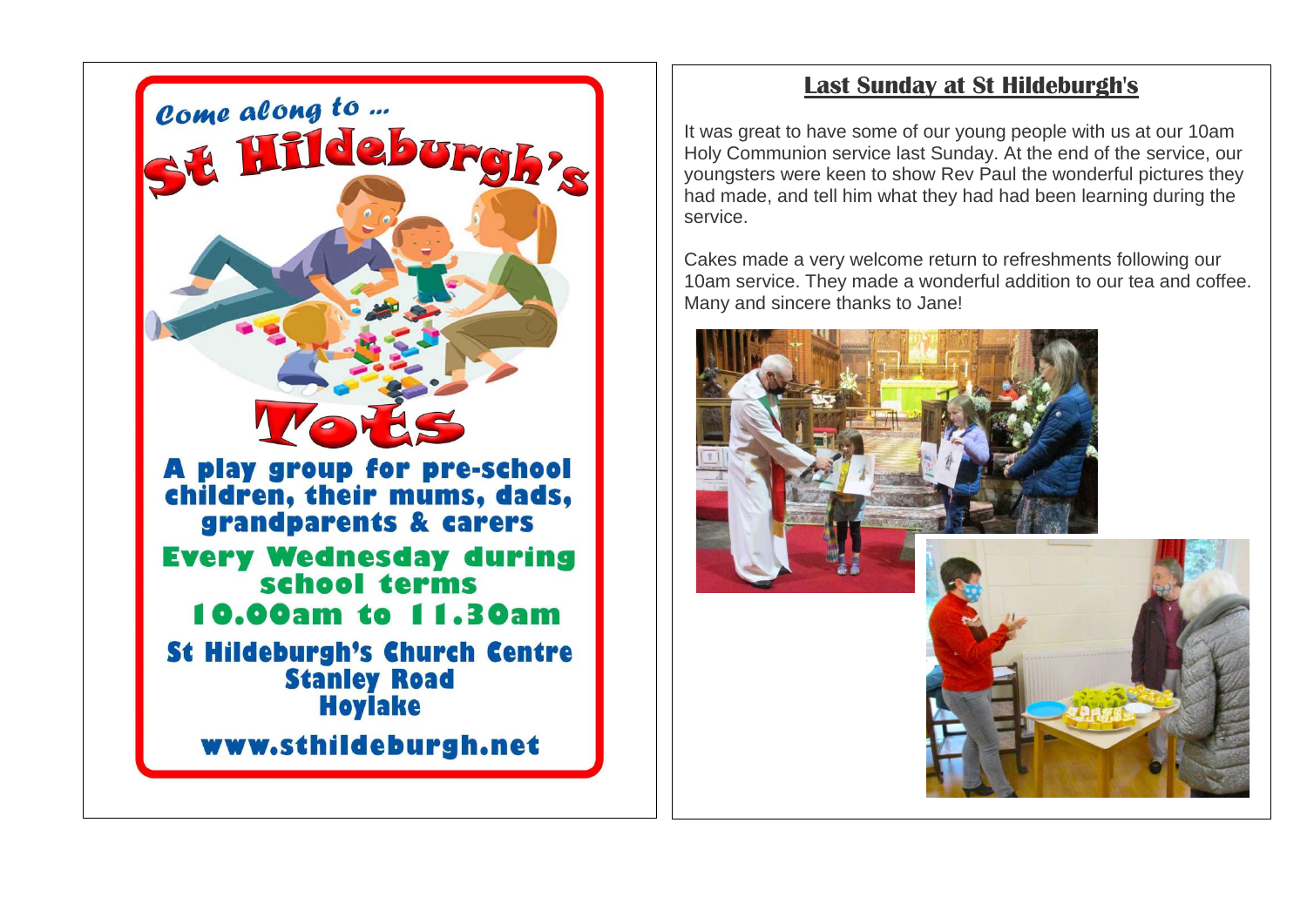## **MONTHLY CAKE SALES!**



As many of you are aware, St Hildeburgh's needs to recommence fundraising. With that in mind it has been decided to have monthly cake sales. These will not take place as they have previously. Due to restrictions, we will be asking for your cake orders to be selected from a list – these cakes can be anything from 4 inch to 8 inch whole cakes – cupcakes can be ordered as well.

These cakes can be purchased with a donation towards church funds.

**The October varieties available are:**

**Victoria sponge**

**Lemon**

**Chocolate**

**Coffee and Walnut**

**Millionaire's shortbread**

You will be able to put your orders in from Sunday 3 October to be collected from Sunday 10 October. A small number of cupcakes will be available after the Sunday service for purchase to enjoy with your cuppa.

## **CREAM TEA FUNDRAISER**

**You are invited to A Cream Tea Fundraiser At St Hildeburgh's Church Centre Stanley Road Hoylake On Thursday 4 November 2021 At 2pm**

*(Suggested minimum donation £5)*

**So that we have an idea of numbers for catering please add your name to the sign up list at the back of church or contact Jane on 07743090210 or the Church Office on 0151 632 5339 [sthildeburgh.parish.office@gmail.com](mailto:sthildeburgh.parish.office@gmail.com)**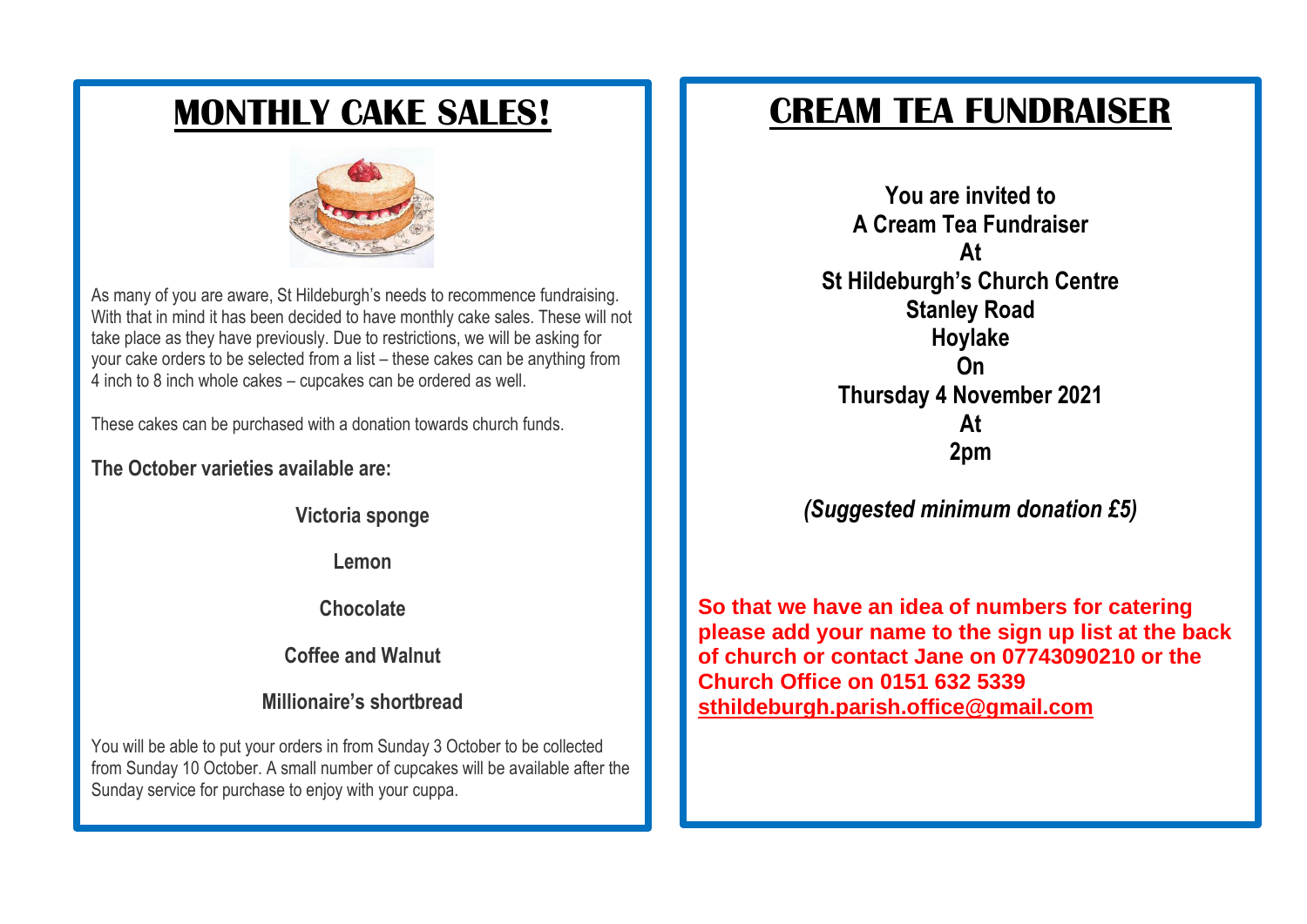## **SOUP AND SANDWICH LUNCH**



Now that the colder days of autumn have arrived Rev'd Paul will be starting the Soup and Sandwich Lunches again on the second Monday of each month.

The next lunch will be held in our Church Centre on

#### **Monday 11 October at 12noon**.

As before, there will be plenty of homemade soup and a variety of freshly made sandwiches.

If you would like to come, please add your name to the sign up list at the back of church or contact the Church Office on 0151 632 5339 [sthildeburgh.parish.office@gmail.com](mailto:sthildeburgh.parish.office@gmail.com)

# **50/50 CLUB**

#### *Liz Ardus writes:*

Hello everyone

I am proposing to start a 50/50 club at church, as I did at Holy Trinity School many years ago. This will be a small monthly fundraiser for church. The object is to sell 100 numbers @ £1 per month, payable in one go for the year (£12) preferably in cash but cheques accepted made out to Hoylake PCC. Each month a draw will take place, probably after family service, and the winning person will get £50 & St Hildeburgh's £50. If we can't sell all 100 numbers then it will just be ½ of whatever amount we have reached ie £30 &£30 if only 60 sold. Anyone can join and have more than one number for an additional £12. You will keep the same number/s for the whole year. I do hope you will support this.

I am available on 632 3544 if anyone wishes me to call me about collecting subscriptions / discuss the scheme. You will need to speak your name on the phone as I have Sky Shield which blocks cold calls. After that I will either answer or you can leave a message and I will get back to you.

If possible, I would like the first draw to be end of November so please contact me as soon as you can or catch me at 10am service on Sundays.

Thanks for reading

Liz Ardus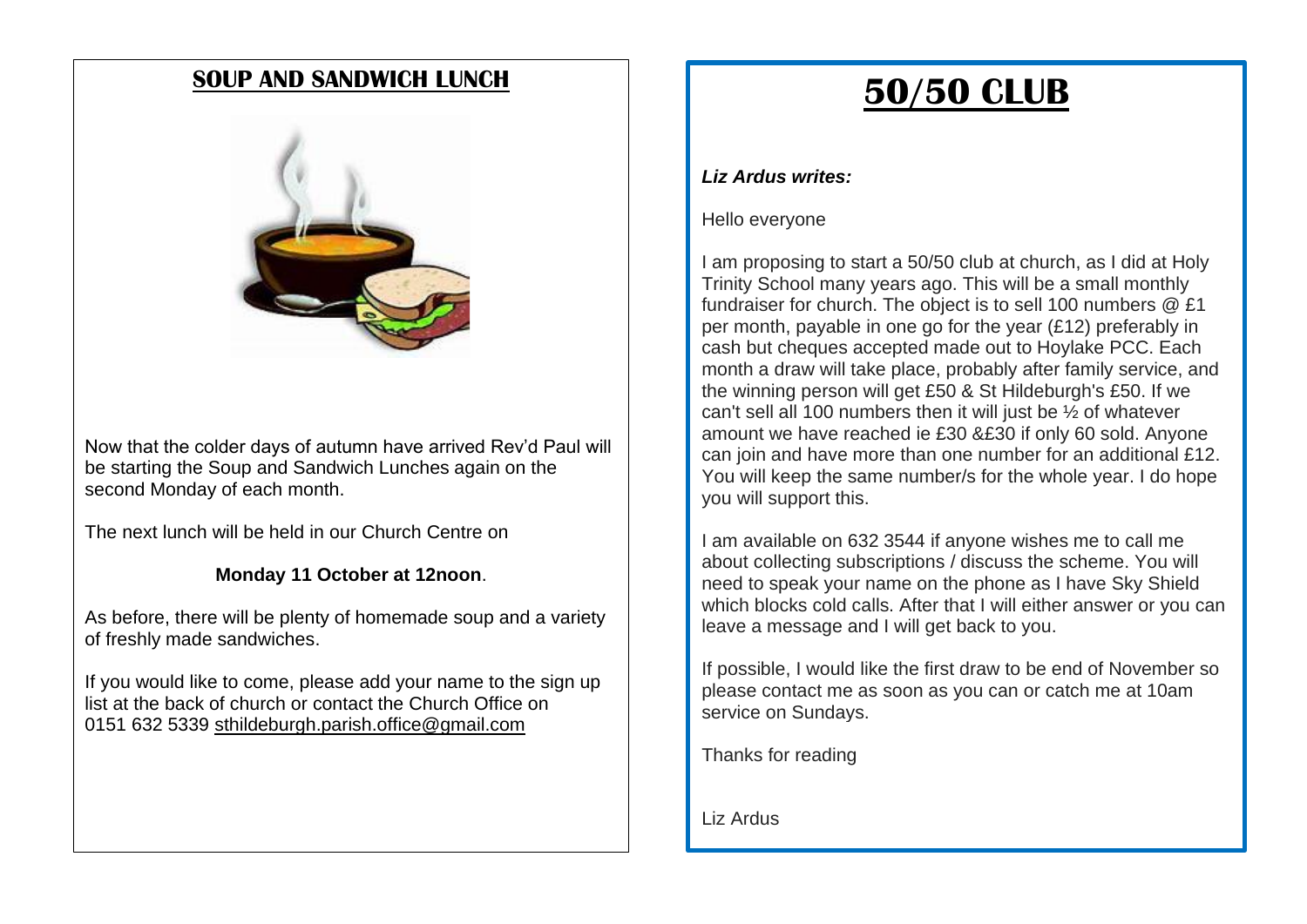## **FLOWER OF THE WEEK: MICHAELMAS DAISIES & OTHER ASTERS**

## **73rd in a series.**

#### *Text and Aster amellus photo by Peter Surridge.*

Asters are invaluable for brightening the garden in early autumn. Most are easy to grow and they are available in a wide range of colours and bicolours – reds, blues, purples, pinks and white, each with a golden centre. Altogether there are some 250 species of aster, most of which originated in the mountains of Europe, Asia or North America. The name comes from the Greek for star, a reasonable comparison with the daisy-like flowers.

The huge range of Michaelmas daisies are mostly varieties of *Aster novae-belgii*, hardy perennials that grow to form substantial clumps with sprays of blooms on stems that can reach up to 1.5m (5ft) and are especially good for cutting. Varieties of that species include Ada Ballard with large, lavender-blue flowers; pale pink Apple Blossom; and Fellowship with double, deep pink blooms. An excellent dwarf perennial Michaelmas daisy is *Aster amellus*, from Eastern Europe, in a bright selection of pinks and blues, mostly between 30cm and 60cm (1ft-2ft) tall and forming clumps 45cm (18in) across which produce long-lasting clouds of colour for the border edge (pictured).

Apart from Michaelmas daisies, there are other outstanding perennials, among them *Aster novae-angliae*, the New England aster, which has violet flowers on 1.2m (4ft) stems. The variety Alma Potschke has salmon-pink flowers; Barr's Pink is rose-pink; King George has large, violet-blue flowers; and Nocturne is deep lilac.





The half-hardy annual summer asters are a different genus, *Callistephus chinensis*, the China aster. *Callistephus* comes from the Greek *kallos,* meaning beauty and *stephos*, a crown, supposedly referring to the shape of the seed. Modern varieties, including the curious 'spider' range with petals like spiders' legs (pictured), are available in many superb colour mixtures such as Comet, Milady and Pommax series. Grow China asters from seed sown with heat in spring. Buy perennials as roots or divide the roots in spring.

*Left: Good for cutting, tall Aster novae-belgii.*

*Below left: A cloud of colour, Aster amellus.*

*Below right: Leg-like petals, 'spider' Callistephus.*